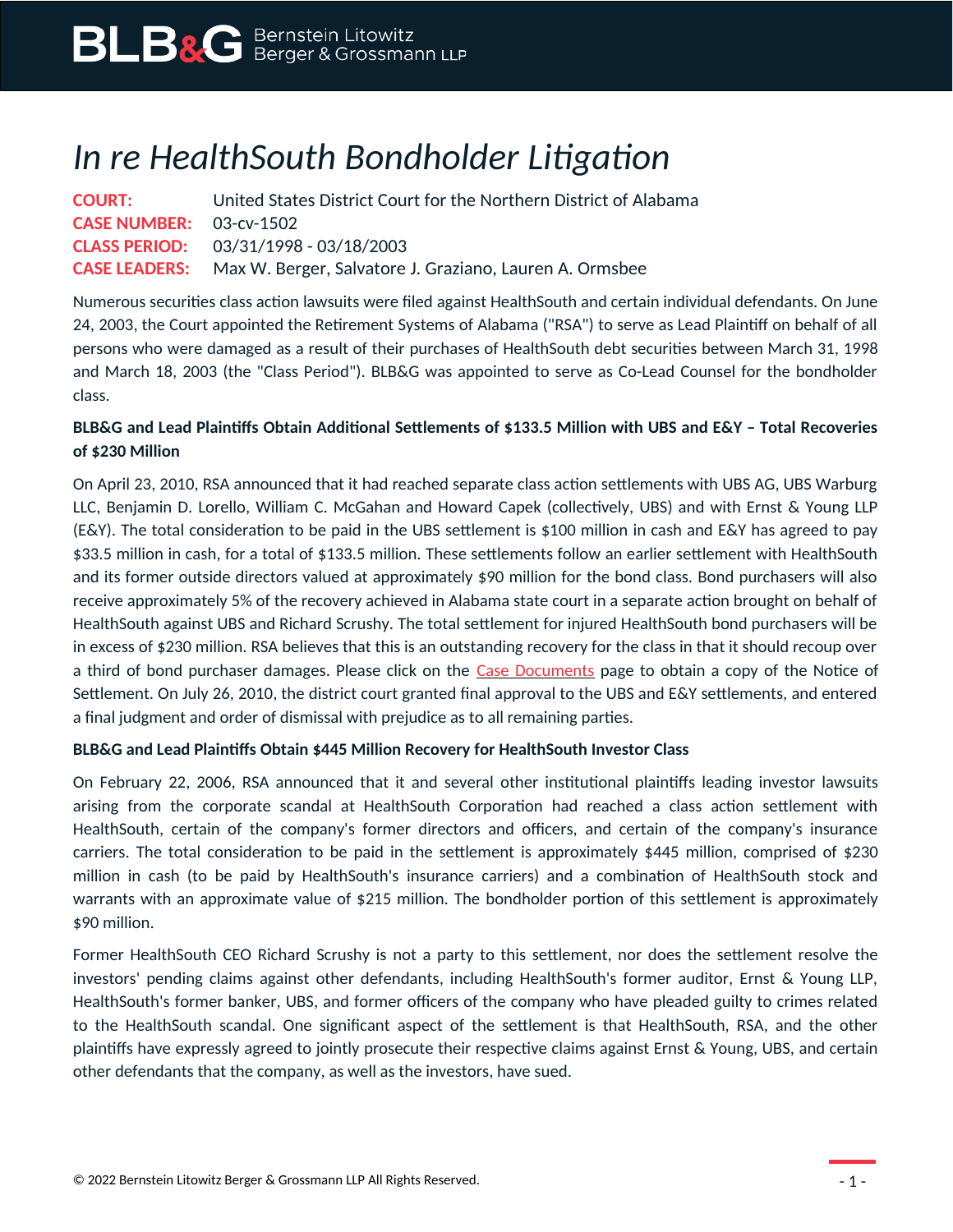

A settlement fairness hearing was held on January 8, 2007 before the Honorable Karon Owen Bowdre, United States District Judge, at the United States Courthouse, Northern District of Alabama, Southern Division. On January 11, 2007, Judge Bowdre issued a Partial Final Judgment and Order of Dismissal with Prejudice, approving the settlement and finding it fair, reasonable and adequate to the Bondholder Class in all respects.

#### **Background**

On March 19, 2003, the investment community was stunned by the charges filed by the Securities and Exchange Commission against Birmingham, Alabama based HealthSouth Corporation and its former Chairman and Chief Executive Officer, Richard M. Scrushy, alleging a "massive accounting fraud." Stephen M. Cutler, the SEC's Director of Enforcement, said "HealthSouth's fraud represents an appalling betrayal of investors."

On August 2, 2004 the RSA, together with the other Bondholder Plaintiffs, the Houston Firefighters' Relief and Retirement Fund and the State Universities Retirement System of Illinois, filed their Consolidated Amended Class Action Complaint for Violations of the Federal Securities Laws setting forth the legal theories and claims. The Bondholder Complaint asserts 53 Counts of securities law violations against HealthSouth; the Company's senior officers, including Scrushy; the entire HealthSouth Board of Directors; the Company's former auditors, Ernst & Young; and every investment bank that sold HealthSouth's debt to investors, including the lead investment bankers, Salomon Smith Barney (in its various iterations prior to becoming Citigroup Global Markets, a subsidiary of Citigroup) and UBS Warburg, together with the lead investment bankers at those two firms and the primary securities analyst at UBS.

The facts supporting these claims are asserted in the Joint Second Amended Consolidated Class Action Complaint for Violations of the Securities Laws, which Bondholder Plaintiffs filed together with the plaintiffs in the HealthSouth Stockholder Litigation. The facts alleged in the Joint Complaint, which are based on the extensive investigation conducted by Lead Counsel, detail a massive scheme undertaken over the course of sixteen years to manipulate HealthSouth's financial statements by creating fictitious revenue and income, capitalizing normal operating expenses, failing to write off impaired accounts receivable and other assets, and cheating Medicare and private insurers. As set forth in the Joint Complaint, this scheme - the longest running financial fraud in U.S. history included regular meetings, referred to within HealthSouth as "family meetings," during which "family members," operating under the direction of former CEO Scrushy, decided how much income needed to be created, and how to do so in order to meet Wall Street's expected financial results. The Joint Complaint also describes the roles Ernst & Young and the investment banks and bankers played in HealthSouth's financial fraud.

HealthSouth has withdrawn the financial statements it issued during the Class Period, and has admitted that its earnings were overstated by over \$2.8 billion, wiping out every dollar of profit reported by HealthSouth as a public company. Fifteen former employees - including its most senior accounting officers, including every chief financial officer in HealthSouth's history - already have pleaded guilty to criminal fraud charges.

On July 19, 2006, the Bondholder Plaintiffs and the Stockholder Plaintiffs filed an Amendment to the Joint Second Amended Consolidated Class Action Complaint. On June 30, 2006, after hearing oral arguments on Defendants' motions to dismiss on June 28, 2006, the Court issued several orders. Judge Bowdre sustained Plaintiffs' claims against Ernst & Young for violations of the Securities Act of 1933 (the "Securities Act") for making false statements in the registration statements of four HealthSouth debt offerings made between September 2000 and May 2002, as well as Plaintiffs' claims for violations of the Securities and Exchange Act of 1934 (the "Exchange Act") for conduct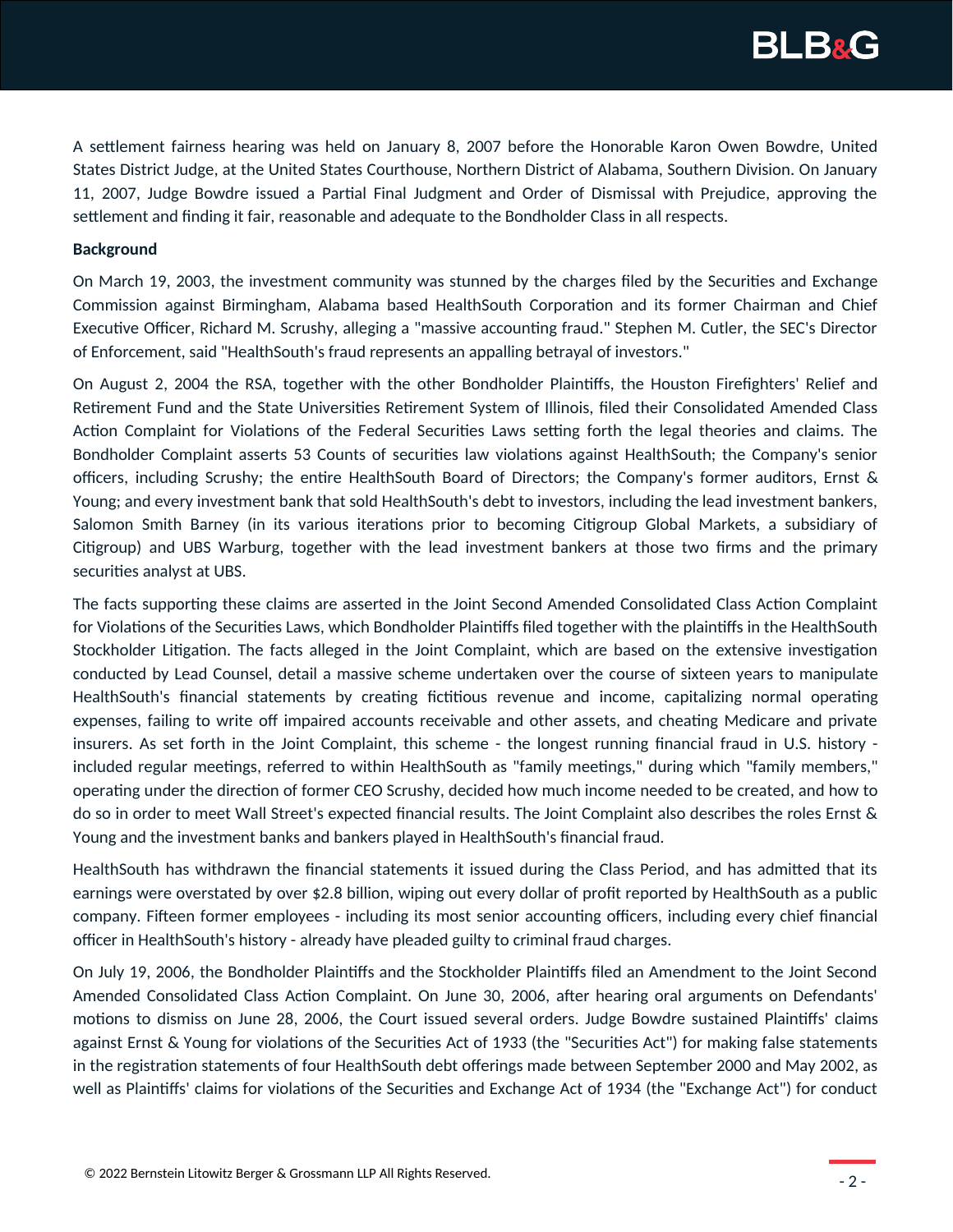

after July 30, 1999. Judge Bowdre also sustained Plaintiffs' claims against UBS and certain of its current and former employees for violation of the Exchange Act for conduct after July 30, 1999. The Court reserved ruling on Plaintiffs' Rule 10b-5 (a) and (c) claims against all of the Underwriter Defendants, and also reserved ruling, pending input from the SEC, on Plaintiffs' Securities Act claims against the Underwriter Defendants for making false statements in the registration statements and in connection with the sale of the four bond issues. In oral rulings made January 23, 2007 and affirmed in a written order on September 6, 2007, the Court denied E&Y and the UBS Defendants' motions to dismiss "scheme to defraud" claims under § 10(b) of the Exchange Act, and granted in part and denied in part UBS's motion to dismiss certain claims under the Securities Act. On February 4, 2009, the Court denied UBS's Rule 12(c) motion for judgment on the pleadings to dismiss plaintiffs' §10(b) "scheme to defraud" claims. On February 26, 2009, the Court granted UBS's motion for partial summary judgment, dismissing the remaining claims against UBS brought under § 11 of the Securities Act.

On October 3, 2007, Bondholder Lead Plaintiff moved for class certification and appointment as class representative. On September 30, 2009, the Court issued an order certifying the Bondholder Class, appointing RSA and named plaintiffs Houston Firefighters' Relief and Retirement Fund ("HFRRF") and State Universities Retirement System of Illinois ("SURS") as Bondholder Class representatives, and appointing BLB&G and Cunningham Bounds, LLC Bondholder Class Counsel and Donaldson & Guin, LLC as Bondholder Class Liaison Counsel.

### **Case Documents**

- April 23, 2010 Press Release Announcing Settlements with UBS and E&Y
- May 12, 2010 Notice of (I) Pendency of Class Action; (II) Proposed Settlements with Ernst & Young LLP and the UBS Defendants; and (III) Proposed Dismissal of Claims
- April 22, 2010 Stipulation of Settlement with UBS Defendants
- April 22, 2010 Stipulation of Settlement with Ernst & Young LLP
- May 12, 2010 Order Preliminarily Approving Settlements with Ernst & Young LLP and the UBS Defendants and Providing for Notice
- January 8, 2004 Exhibit A to Joint Second Amended Consolidated Class Action Complaint
- January 8, 2004 Exhibits to Joint Amended and Consolidated Class Action Complaint
- August 2, 2004 Consolidated Amended Class Action Complaint
- January 8, 2004 Appendices to Joint Amended Consolidated Class Action Complaint
- August 2, 2004 Joint Second Amended Consolidated Class Action Complaint
- July 24, 2006 Corrected Amendment to Joint Second Amended Consolidated Class Action Complaint
- January 8, 2004 Appendix 11 to Joint Amended Consolidated Class Action Complaint
- January 8, 2004 Appendix 10 to Joint Amended Consolidated Class Action Complaint
- January 8, 2004 Appendix 9 to Joint Amended Consolidated Class Action Complaint
- January 8, 2004 Appendix 8 to Joint Amended Consolidated Class Action Complaint